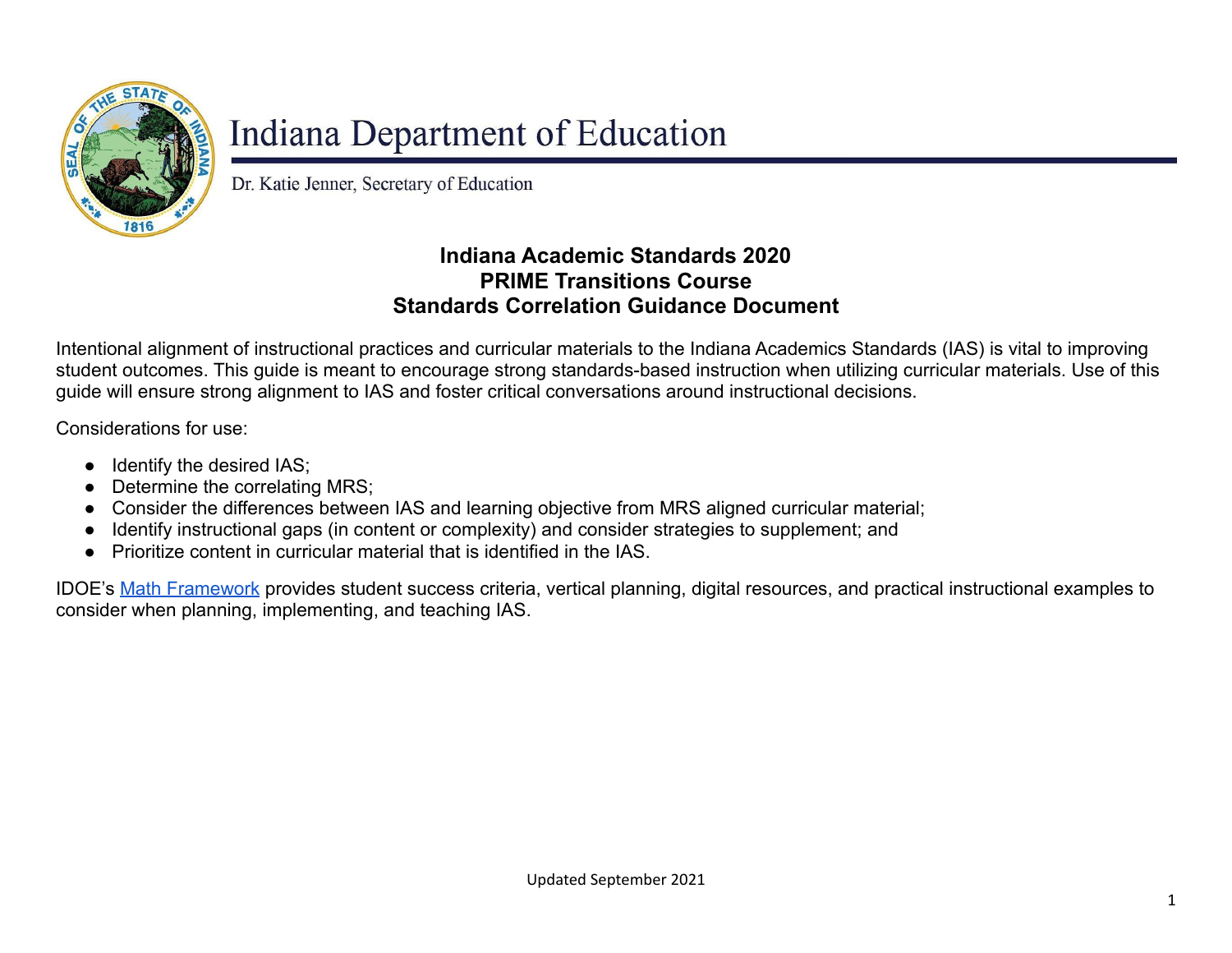| Indiana Academic Standards (IAS) 2020                                                                                                                                                                                                                                                                           | <b>SREB Math Ready Standards (MRS)</b>                                                                                                                                                                                                                                                                                                                                                                                                                                                                                                                         | Difference Between IAS 2020 and MRS                                                                            |
|-----------------------------------------------------------------------------------------------------------------------------------------------------------------------------------------------------------------------------------------------------------------------------------------------------------------|----------------------------------------------------------------------------------------------------------------------------------------------------------------------------------------------------------------------------------------------------------------------------------------------------------------------------------------------------------------------------------------------------------------------------------------------------------------------------------------------------------------------------------------------------------------|----------------------------------------------------------------------------------------------------------------|
|                                                                                                                                                                                                                                                                                                                 | <b>Algebra 1: Equations</b>                                                                                                                                                                                                                                                                                                                                                                                                                                                                                                                                    |                                                                                                                |
| AI.L.1: Represent real-world problems using linear<br>equations and inequalities in one variable, including<br>those with rational number coefficients and variables<br>on both sides of the equal sign. Solve them fluently,<br>explaining the process used and justifying the choice<br>of a solution method. | EE.3: Solve linear equations in one variable.<br>A.4: Create equations and inequalities in one<br>variable and use them to solve problems.<br>A.8: Explain each step in solving a simple equation<br>as following from the equality of numbers asserted at<br>the previous step, starting from the assumption that<br>the original equation has a solution. Construct a<br>viable argument to justify a solution method.<br>A.10: Solve linear equations and inequalities in one<br>variable, including equations with coefficients<br>represented by letters. | IAS extends to rational number coefficients, variables<br>on both sides, and justification of solution method. |
| AI.L.4: Represent real-world problems that can be<br>modeled with a linear function using equations,<br>graphs, and tables; translate fluently among these<br>representations, and interpret the slope and<br>intercepts.                                                                                       | F.4: Construct a function to model a linear<br>relationship between two quantities. Determine the<br>rate of change and initial value of the function from a<br>description of a relationship or from two $(x, y)$ values,<br>including reading these from a table or from a graph.<br>Interpret the rate of change and initial value of a<br>linear function in terms of the situation it models, and<br>in terms of its graph or a table of values.                                                                                                          | IAS requires students to be able to translate between<br>representations fluently.                             |
| AI.L.5: Translate among equivalent forms of<br>equations for linear functions, including<br>slope-intercept, point-slope, and standard. Recognize<br>that different forms reveal more or less information<br>about a given situation.                                                                           | A.1: Interpret expressions that represent a quantity<br>in terms of its context.<br>A.2: Use the structure of an expression to identify<br>ways to rewrite it.<br>A.3: Choose and produce an equivalent form of an<br>expression to reveal and explain properties of the<br>quantity represented by the expression.<br>F.7: Write a function defined by an expression in<br>different but equivalent forms to reveal and explain<br>different properties of the function.                                                                                      | IAS is limited to linear functions.                                                                            |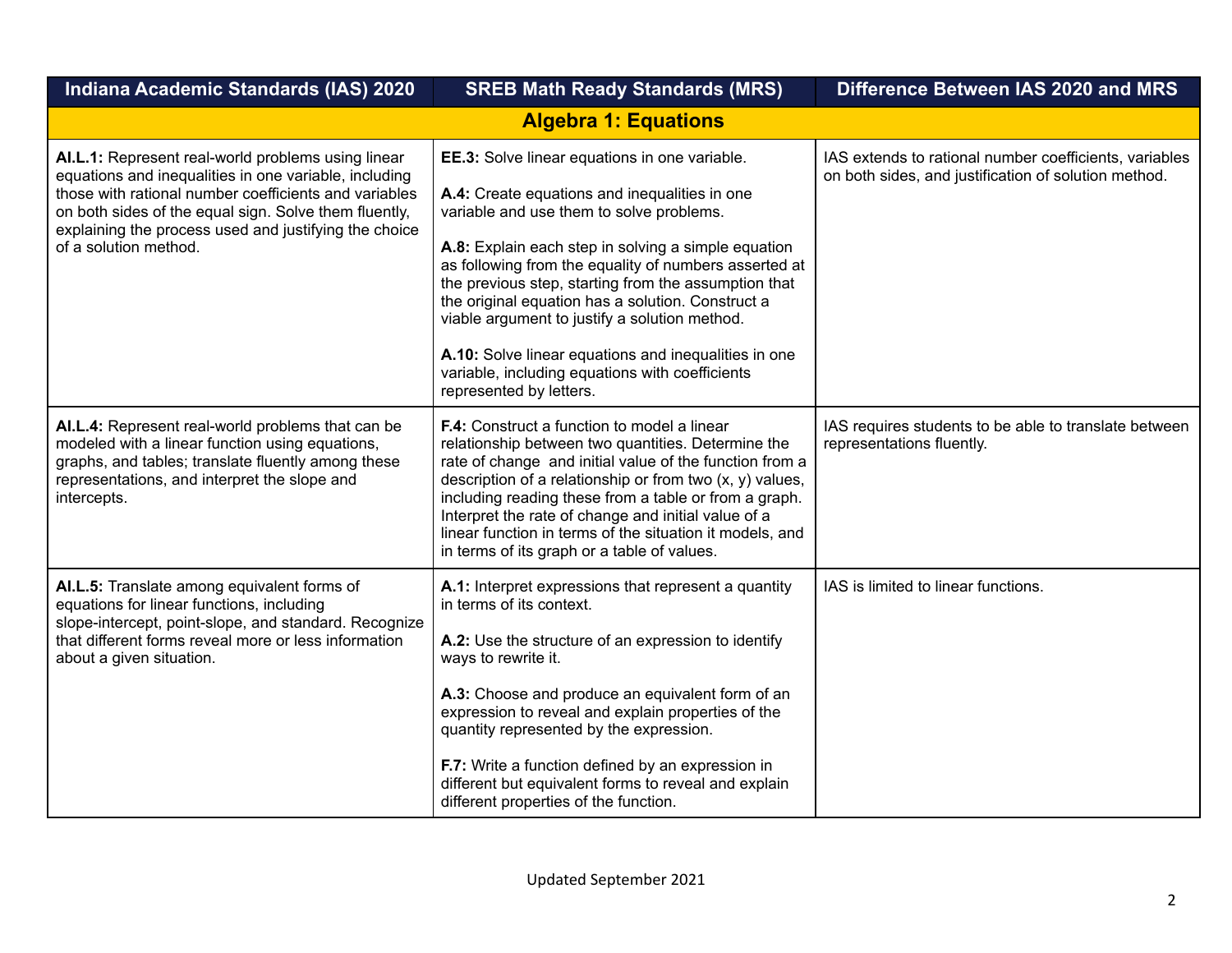| AI.L.6: Represent real-world problems using linear<br>inequalities in two variables and solve such<br>problems; interpret the solution set and determine<br>whether it is reasonable. Graph the solutions to a<br>linear inequality in two variables as a half-plane. | A.6: Represent constraints by equations or<br>inequalities, and by systems of equations and/or<br>inequalities, and interpret solutions as viable or<br>non-viable options in a modeling context.<br>A.16: Graph the solutions to a linear inequality in two<br>variables as a half-plane (excluding the boundary in<br>the case of a strict inequality), and graph the solution<br>set to a system of linear inequalities in two variables<br>as the intersection of the corresponding half-planes. | IAS requires students to represent real-world<br>problems; does not include systems of linear<br>inequalities in two variables. |
|-----------------------------------------------------------------------------------------------------------------------------------------------------------------------------------------------------------------------------------------------------------------------|------------------------------------------------------------------------------------------------------------------------------------------------------------------------------------------------------------------------------------------------------------------------------------------------------------------------------------------------------------------------------------------------------------------------------------------------------------------------------------------------------|---------------------------------------------------------------------------------------------------------------------------------|
| AI.L.7: Solve linear and quadratic equations and<br>formulas for a specified variable to highlight a<br>quantity of interest, using the same reasoning as in<br>solving equations.                                                                                    | A.7: Rearrange formulas to highlight a quantity of<br>interest, using the same reasoning as in solving<br>equations.                                                                                                                                                                                                                                                                                                                                                                                 | IAS is limited to linear and quadratic equations and<br>formulas.                                                               |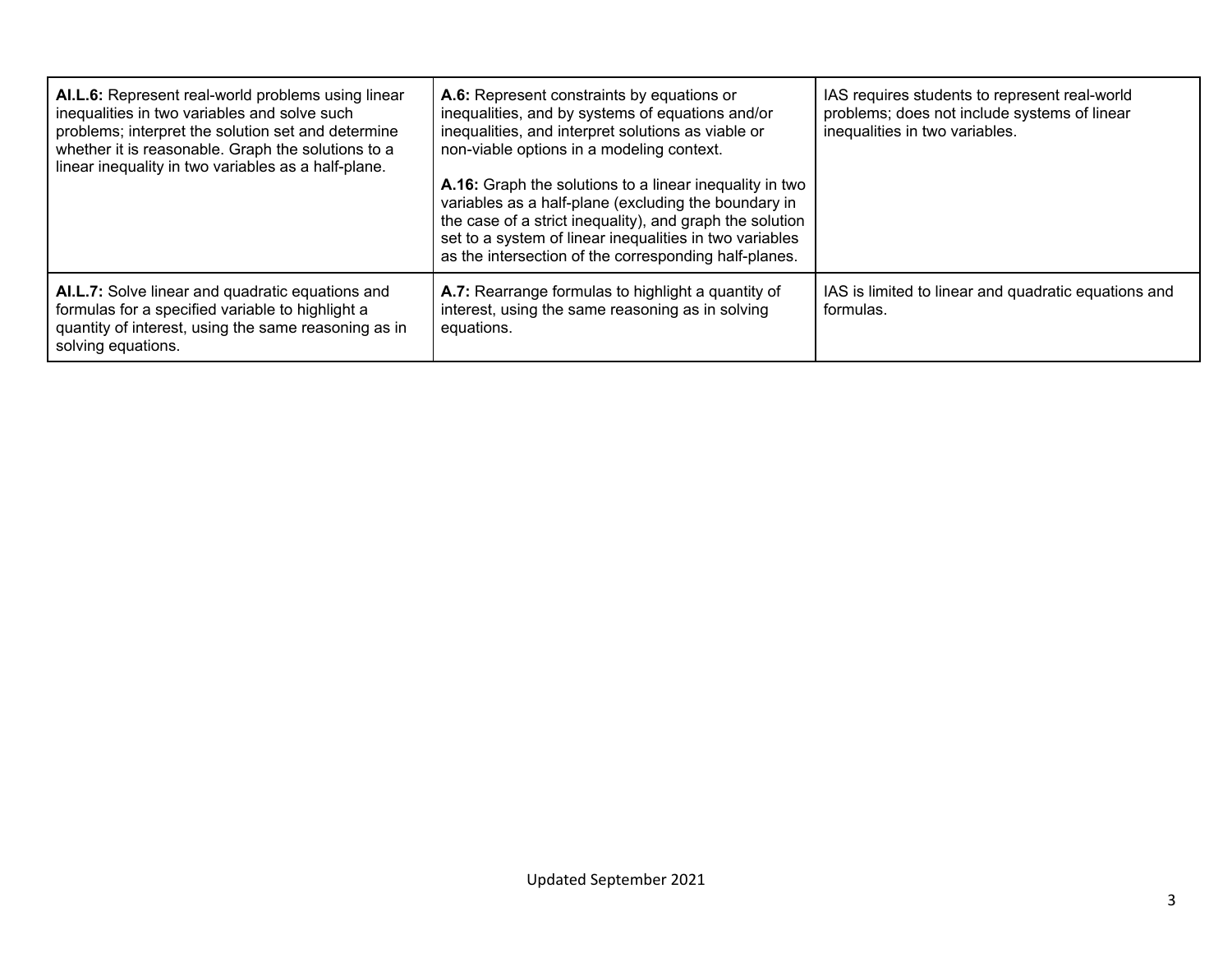| <b>Indiana Academic Standards (IAS) 2020</b>                                                                                                                                                                                                                                                                                                                                         | <b>SREB Math Ready Standards (MRS)</b>                                                                                                                                                                                                                                                                                                        | Difference Between IAS 2020 and MRS                                                                                                                                                      |
|--------------------------------------------------------------------------------------------------------------------------------------------------------------------------------------------------------------------------------------------------------------------------------------------------------------------------------------------------------------------------------------|-----------------------------------------------------------------------------------------------------------------------------------------------------------------------------------------------------------------------------------------------------------------------------------------------------------------------------------------------|------------------------------------------------------------------------------------------------------------------------------------------------------------------------------------------|
|                                                                                                                                                                                                                                                                                                                                                                                      | <b>Algebra 1: Systems of Equations and Inequalities</b>                                                                                                                                                                                                                                                                                       |                                                                                                                                                                                          |
| AI.SEI.1: Understand the relationship between a<br>solution of a system of two linear equations in two<br>variables and the graphs of the corresponding lines.<br>Solve pairs of linear equations in two variables by<br>graphing; approximate solutions when the<br>coordinates of the solution are non-integer numbers.                                                            | A.15: Explain why the x-coordinates of the points<br>where the graphs of the equations $y = f(x)$ and $y = f'(x)$<br>$g(x)$ intersect are the solutions of the equation $f(x) =$<br>$g(x)$ ; find the solutions approximately, e.g., using<br>technology to graph the functions, make tables of<br>values, or find successive approximations. | IAS is limited to systems of linear equations.                                                                                                                                           |
| AI.SEI.2: Verify that, given a system of two equations<br>in two variables, replacing one equation by the sum<br>of that equation and a multiple of the other produces<br>a system with the same solutions, including cases<br>with no solution and infinitely many solutions. Solve<br>systems of two linear equations algebraically using<br>elimination and substitution methods. | A.12: Prove that, given a system of two equations in<br>two variables, replacing one equation with the sum of<br>that equation and a multiple of the other produces a<br>system with the same solutions.<br>A.13: Solve systems of linear equations exactly and<br>approximately, focusing on pairs of linear equations<br>in two variables.  | IAS specifies that students can solve systems of<br>equations with elimination and substitution methods;<br>explicitly includes cases with no solution and infinitely<br>many solutions. |
| AI.SEI.3: Write a system of two linear equations in<br>two variables that represents a real-world problem<br>and solve the problem with and without technology.<br>Interpret the solution and determine whether the<br>solution is reasonable.                                                                                                                                       | A.5: Create equations in two or more variables to<br>represent relationships between quantities; graph<br>equations on coordinate axes with labels and scales.                                                                                                                                                                                | IAS is limited to linear equations.                                                                                                                                                      |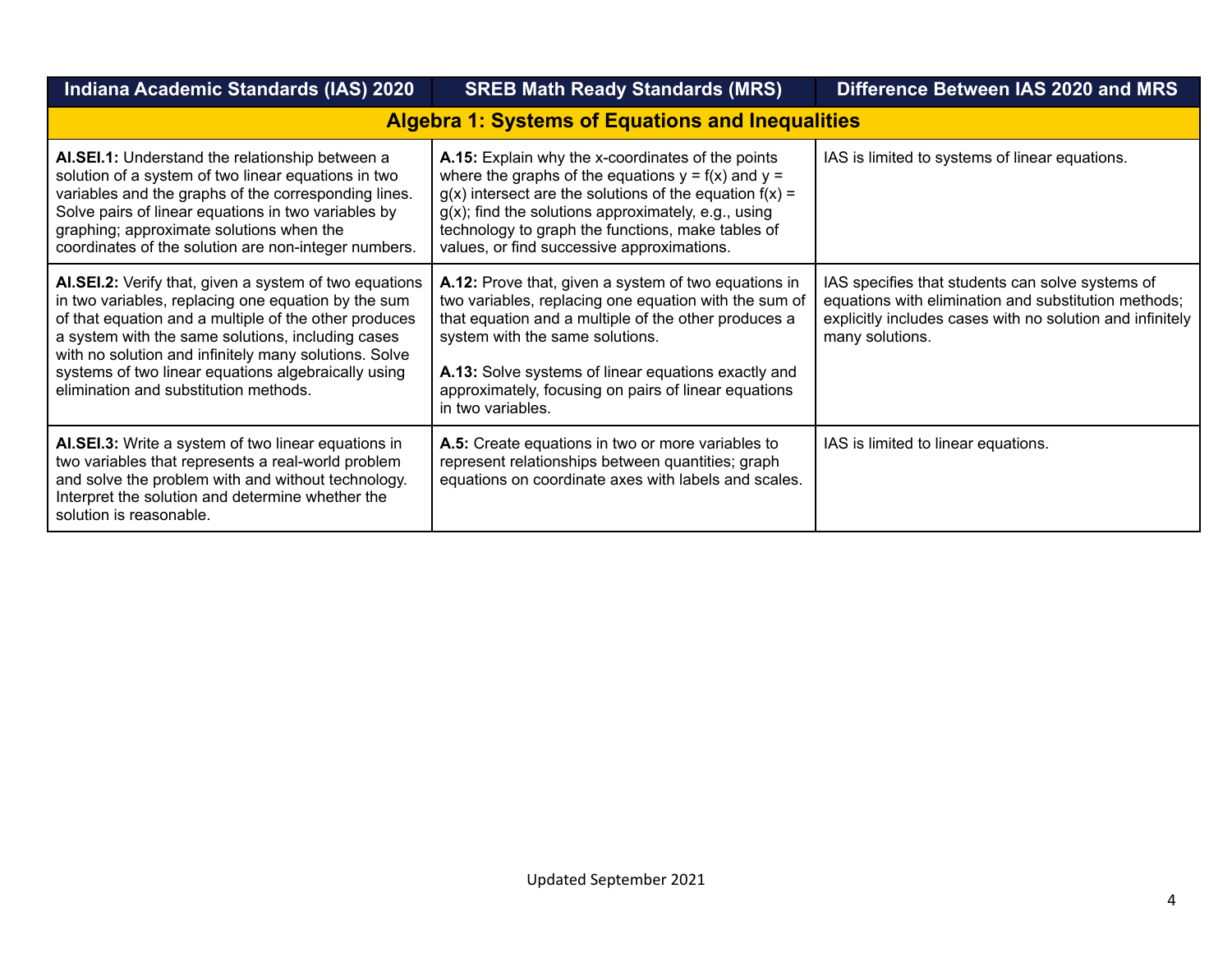| Indiana Academic Standards (IAS) 2020                                                                                                                                                                                                                                                                                                                                                                                                                             | <b>SREB Math Ready Standards (MRS)</b>                                                                                                                                                                                                                                                                                                                | Difference Between IAS 2020 and MRS                                                                                                         |
|-------------------------------------------------------------------------------------------------------------------------------------------------------------------------------------------------------------------------------------------------------------------------------------------------------------------------------------------------------------------------------------------------------------------------------------------------------------------|-------------------------------------------------------------------------------------------------------------------------------------------------------------------------------------------------------------------------------------------------------------------------------------------------------------------------------------------------------|---------------------------------------------------------------------------------------------------------------------------------------------|
|                                                                                                                                                                                                                                                                                                                                                                                                                                                                   | <b>Algebra 1: Functions</b>                                                                                                                                                                                                                                                                                                                           |                                                                                                                                             |
| AI.F.1: Understand that a function from one set<br>(called the domain) to another set (called the range)<br>assigns to each element of the domain exactly one<br>element of the range. Understand that if f is a<br>function and x is an element of its domain, then $f(x)$<br>denotes the output of f corresponding to the input x.<br>Understand the graph of f is the graph of the<br>equation $y = f(x)$ with points of the form $(x, f(x))$ .                | <b>F.1:</b> Understand that a function is a rule that assigns<br>to each input exactly one output. The graph of a<br>function is the set of ordered pairs consisting of an<br>input and corresponding output.                                                                                                                                         | No content differences identified.                                                                                                          |
| AI.F.4: Describe, qualitatively, the functional<br>relationship between two quantities by analyzing key<br>features of a graph. Sketch a graph that exhibits<br>given key features of a function that has been<br>verbally described, including intercepts, where the<br>function is increasing or decreasing, where the<br>function is positive or negative, and any relative<br>maximum or minimum values, Identify the<br>independent and dependent variables. | <b>F.5:</b> For a function that models a relationship<br>between two quantities, interpret key features of the<br>graphs and tables in terms of the quantities, and<br>sketch graphs showing key features given a verbal<br>description of the relationship.<br><b>F.9:</b> Write a function that describes a relationship<br>between two quantities. | IAS includes the identification of the independent and<br>dependent variables; does not include symmetry, end<br>behavior, and periodicity. |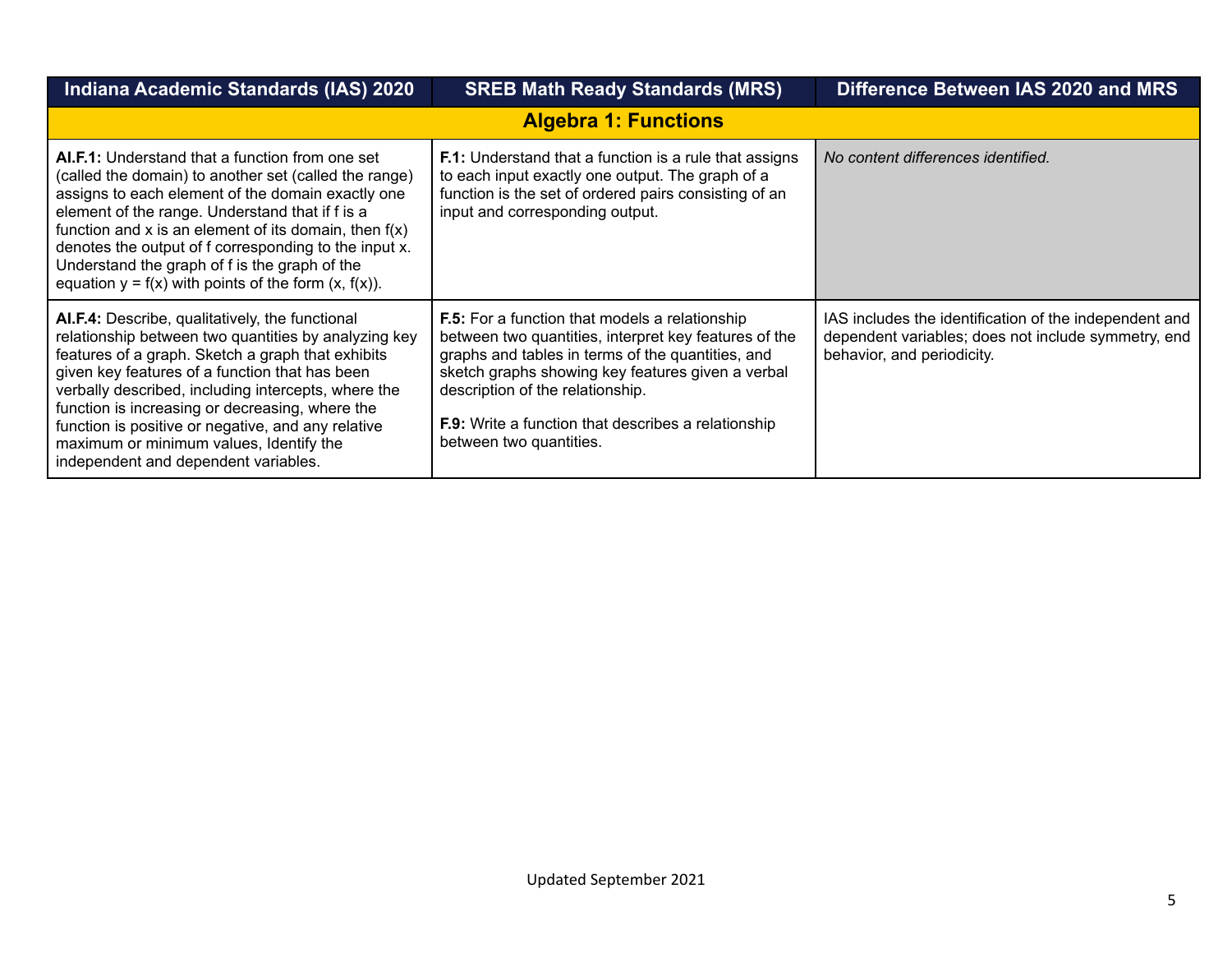| Indiana Academic Standards (IAS) 2020                                                                                                                                                                                                                                                                                                                                                                                       | <b>SREB Math Ready Standards (MRS)</b>                                                                                                                                                                                                                                                                                                                                                                                                                                                                                                                                                                                                                                                                                                                                                                                                                                                                                                                                                                | Difference Between IAS 2020 and MRS                                                                                                                                                                                                                                                                                  |
|-----------------------------------------------------------------------------------------------------------------------------------------------------------------------------------------------------------------------------------------------------------------------------------------------------------------------------------------------------------------------------------------------------------------------------|-------------------------------------------------------------------------------------------------------------------------------------------------------------------------------------------------------------------------------------------------------------------------------------------------------------------------------------------------------------------------------------------------------------------------------------------------------------------------------------------------------------------------------------------------------------------------------------------------------------------------------------------------------------------------------------------------------------------------------------------------------------------------------------------------------------------------------------------------------------------------------------------------------------------------------------------------------------------------------------------------------|----------------------------------------------------------------------------------------------------------------------------------------------------------------------------------------------------------------------------------------------------------------------------------------------------------------------|
|                                                                                                                                                                                                                                                                                                                                                                                                                             | <b>Algebra 1: Quadratic Equations</b>                                                                                                                                                                                                                                                                                                                                                                                                                                                                                                                                                                                                                                                                                                                                                                                                                                                                                                                                                                 |                                                                                                                                                                                                                                                                                                                      |
| AI.QE.1: Distinguish between situations that can be<br>modeled with linear functions and with exponential<br>functions. Understand that linear functions grow by<br>equal differences over equal intervals, and that<br>exponential functions grow by equal factors over<br>equal intervals. Compare linear functions and<br>exponential functions that model real-world situations<br>using tables, graphs, and equations. | F.2: Compare properties of two functions each<br>represented in a different way (algebraically,<br>numerically in tables, or by verbal descriptions).<br>F.3: Interpret the equation y=mx+b as defining a<br>linear function, whose graph is a straight line; give<br>examples of functions that are not linear.<br>F.6: Graph functions expressed symbolically and<br>show key features of the graph, by hand in simple<br>cases and using technology for more complicated<br>cases.<br>F.8: Compare properties of two functions each<br>represented in a different way (algebraically,<br>numerically in tables, or by verbal descriptions).<br>F.12: Distinguish between situations that can be<br>modeled with linear functions and with exponential<br>functions.<br>F.13: Construct linear and exponential functions,<br>including arithmetic and geometric sequences, given<br>a graph, a description of a relationship, or two<br>input-output pairs (include reading these from a<br>table). | IAS requires students to compare linear and<br>exponential functions that model real-world situations<br>using tables, graphs, and equations; does not require<br>students to construct linear and exponential<br>functions; does not require an understanding or<br>exposure to arithmetic and geometric sequences. |
| AI.QE.2: Represent real-world and other<br>mathematical problems that can be modeled with<br>simple exponential functions using tables, graphs,<br>and equations of the form $y = ab^x$ (for integer values<br>of $x > 1$ , rational values of $b > 0$ and $b \ne 1$ ) with and<br>without technology; interpret the values of a and b.                                                                                     | F.15: Interpret the parameters in a linear or<br>exponential function in terms of a context.                                                                                                                                                                                                                                                                                                                                                                                                                                                                                                                                                                                                                                                                                                                                                                                                                                                                                                          | IAS is limited to simple exponential functions.                                                                                                                                                                                                                                                                      |
| AI.QE.4: Solve quadratic equations in one variable<br>by inspection (e.g., for $x^2 = 49$ ), finding square<br>roots, using the quadratic formula, and factoring, as<br>appropriate to the initial form of the equation.                                                                                                                                                                                                    | A.11: Solve quadratic equations in one variable.                                                                                                                                                                                                                                                                                                                                                                                                                                                                                                                                                                                                                                                                                                                                                                                                                                                                                                                                                      | IAS specifies the possible solution methods for<br>solving quadratic equations in one variable.                                                                                                                                                                                                                      |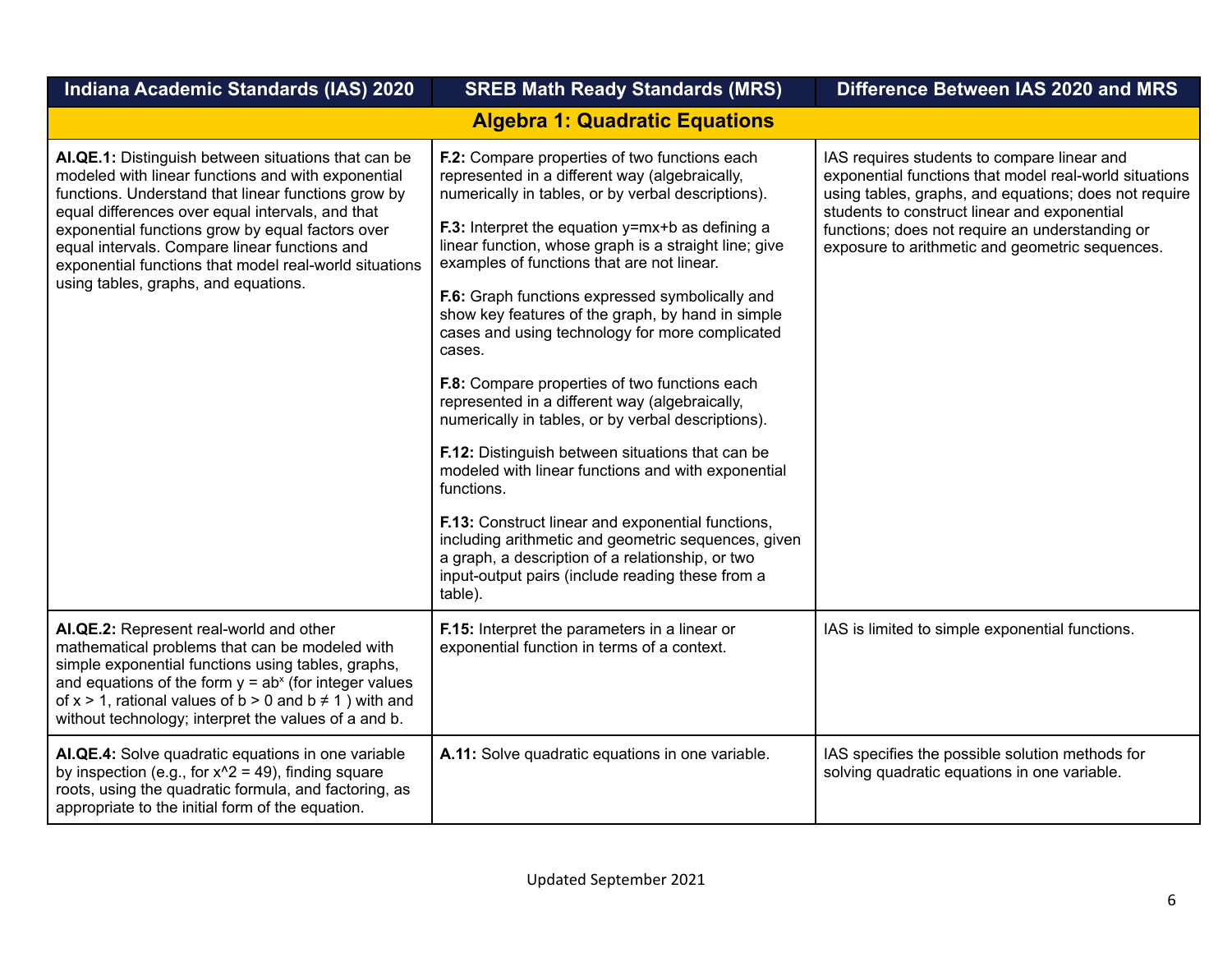| Indiana Academic Standards (IAS) 2020                                                                                                                                                                                                                                                                 | <b>SREB Math Ready Standards (MRS)</b>                                                                                                                                                                                                                                                                              | Difference Between IAS 2020 and CCSS |
|-------------------------------------------------------------------------------------------------------------------------------------------------------------------------------------------------------------------------------------------------------------------------------------------------------|---------------------------------------------------------------------------------------------------------------------------------------------------------------------------------------------------------------------------------------------------------------------------------------------------------------------|--------------------------------------|
|                                                                                                                                                                                                                                                                                                       | <b>Algebra 1: Data Analysis and Statistics</b>                                                                                                                                                                                                                                                                      |                                      |
| AI.DS.1: Understand statistics as a process for<br>making inferences about a population based on a<br>random sample from that population. Recognize the<br>purposes of and differences among sample surveys,<br>experiments, and observational studies; explain how<br>randomization relates to each. | S.9: Understand statistics as a process for making<br>inferences about population parameters based on a<br>random sample from that population.<br>S.10: Recognize the purposes of and differences<br>among sample surveys, experiments, and<br>observational studies; explain how randomization<br>relates to each. | No content differences identified.   |
| AI.DS.3: Use technology to find a linear function that<br>models a relationship between two quantitative<br>variables to make predictions, and interpret the slope<br>and y-intercept. Using technology, compute and<br>interpret the correlation coefficient.                                        | S.6: Interpret the slope (rate of change) and the<br>intercept (constant term) of a linear model in the<br>context of the data.<br><b>S.7:</b> Compute (using technology) and interpret the<br>correlation coefficient of a linear fit.                                                                             | No content differences identified.   |
| AI.DS.4: Distinguish between correlation and<br>causation.                                                                                                                                                                                                                                            | S.8: Distinguish between correlation and causation.                                                                                                                                                                                                                                                                 | No content differences identified.   |
| AI.DS.5: Summarize bivariate categorical data in<br>two-way frequency tables. Interpret relative<br>frequencies in the contexts of the data (including<br>joint, marginal, and conditional relative frequencies).<br>Recognize possible associations and trends in data.                              | S.4: Summarize bivariate categorical data in two-way<br>frequency tables. Interpret relative frequencies in the<br>contexts of the data (including joint, marginal, and<br>conditional relative frequencies). Recognize possible<br>associations and trends in data.                                                | No content differences identified.   |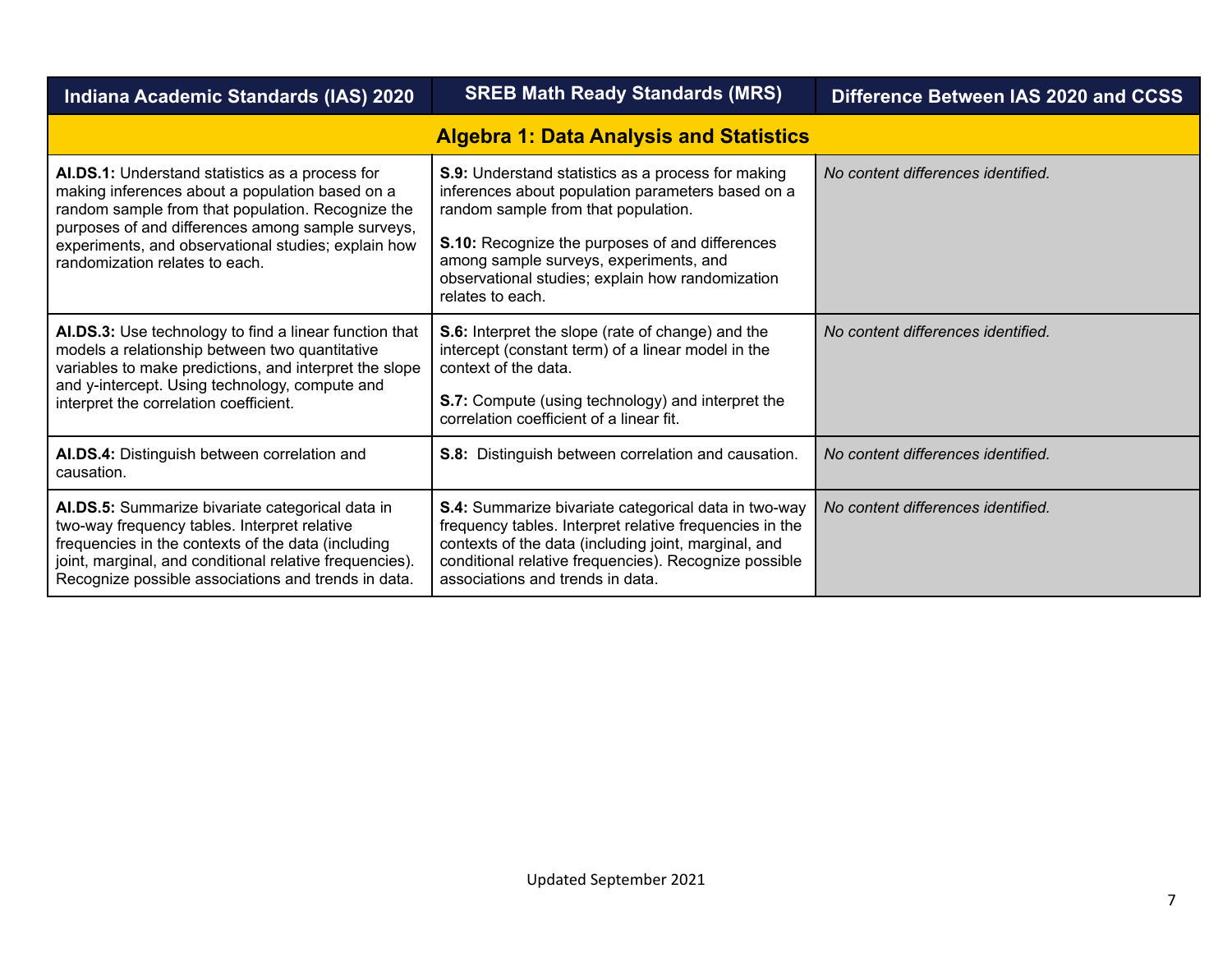| Indiana Academic Standards (IAS) 2020                                                                                                      | <b>SREB Math Ready Standards (MRS)</b>                                                                  | Difference Between IAS 2020 and MRS |
|--------------------------------------------------------------------------------------------------------------------------------------------|---------------------------------------------------------------------------------------------------------|-------------------------------------|
| <b>Geometry: Quadrilaterals and Polygons</b>                                                                                               |                                                                                                         |                                     |
| <b>G.QP.5:</b> Compute perimeters and areas of polygons<br>in the coordinate plane to solve real-world and other<br>mathematical problems. | <b>G.2:</b> Use coordinates to compute perimeters of<br>polygons and areas of triangles and rectangles. | No content differences identified.  |

| <b>Indiana Academic Standards (IAS) 2020</b>                                                                                                                                                                                                                         | <b>SREB Math Ready Standards (MRS)</b>                                           | Difference Between IAS 2020 and MRS                                                                                                                                                 |
|----------------------------------------------------------------------------------------------------------------------------------------------------------------------------------------------------------------------------------------------------------------------|----------------------------------------------------------------------------------|-------------------------------------------------------------------------------------------------------------------------------------------------------------------------------------|
|                                                                                                                                                                                                                                                                      | <b>Geometry: Logic and Proofs</b>                                                |                                                                                                                                                                                     |
| <b>G.LP.4:</b> Understand that proof is the means used to<br>demonstrate whether a statement is true or false<br>mathematically. Develop geometric proofs, including<br>those involving coordinate geometry, using<br>two-column, paragraph, and flow chart formats. | <b>G.1:</b> Use coordinates to prove simple geometric<br>theorems algebraically. | IAS extends to two-column proofs, paragraph proofs,<br>and flow chart formats of proof; requires students to<br>develop an understanding of the purpose of proof in<br>mathematics. |

| Indiana Academic Standards (IAS) 2020                                                                                                                                                                                                         | <b>SREB Math Ready Standards (MRS)</b>                                                                                                                                                 | Difference Between IAS 2020 and MRS                                                                               |  |
|-----------------------------------------------------------------------------------------------------------------------------------------------------------------------------------------------------------------------------------------------|----------------------------------------------------------------------------------------------------------------------------------------------------------------------------------------|-------------------------------------------------------------------------------------------------------------------|--|
| <b>Geometry: Three-dimensional Solids</b>                                                                                                                                                                                                     |                                                                                                                                                                                        |                                                                                                                   |  |
| <b>G.TS.4:</b> Solve real-world and other mathematical<br>problems involving volume and surface area of<br>prisms, cylinders, cones, spheres, and pyramids,<br>including problems that involve composite solids and<br>algebraic expressions. | <b>G.4:</b> Use volume formulas for cylinders, pyramids,<br>cones and spheres to solve problems.<br>G.5: Apply concepts of density based on area and<br>volume in modeling situations. | IAS includes surface area; includes prisms;<br>emphasizes composite solids and includes algebraic<br>expressions. |  |
| <b>G.TS.5:</b> Apply geometric methods to create and<br>solve design problems.                                                                                                                                                                | <b>G.6</b> Apply geometric methods to create and solve<br>design problems.                                                                                                             | No content differences identified.                                                                                |  |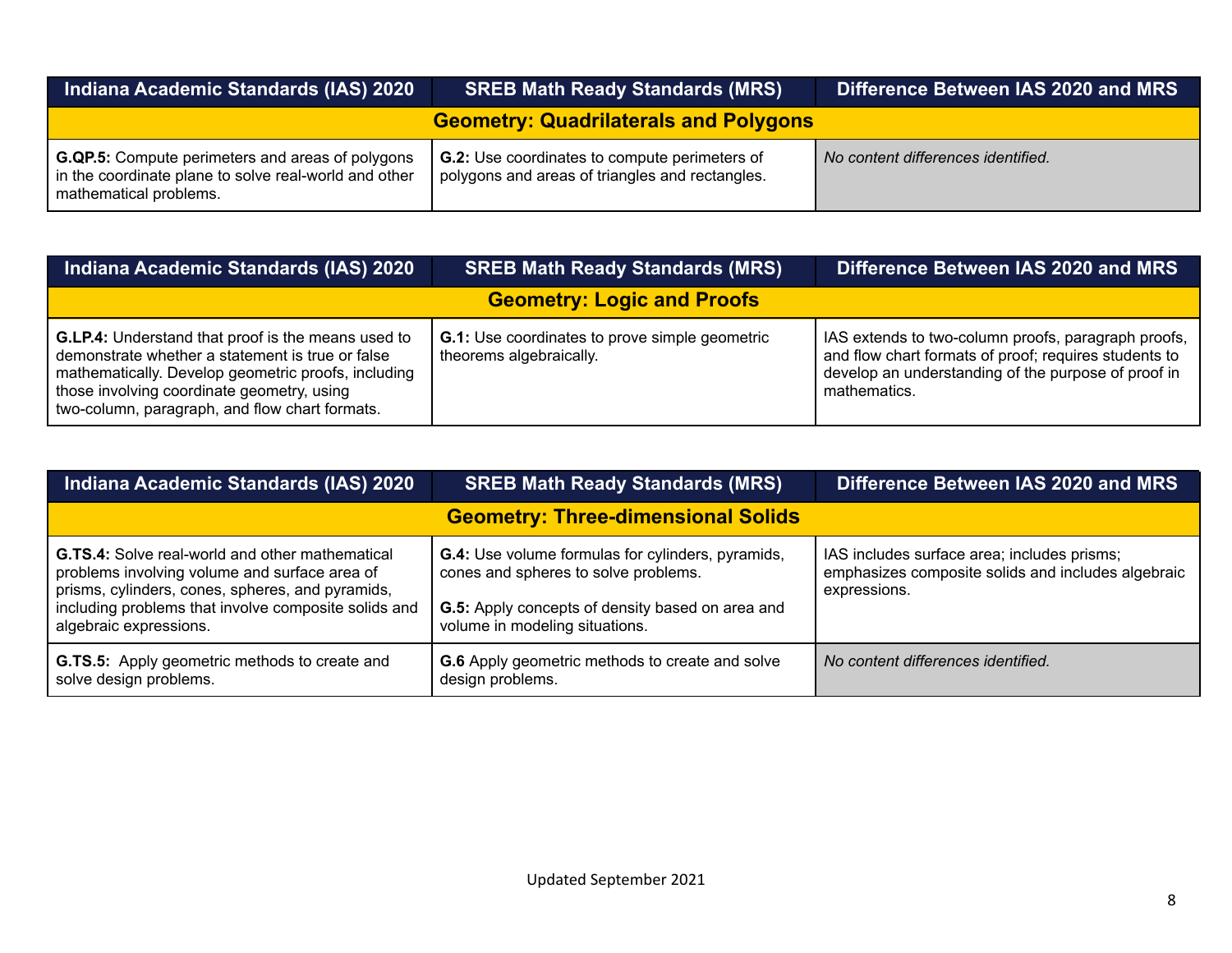| Indiana Academic Standards (IAS) 2020                                                                                                                                          | <b>SREB Math Ready Standards (MRS)</b>                                                                                                | Difference Between IAS 2020 and MRS        |
|--------------------------------------------------------------------------------------------------------------------------------------------------------------------------------|---------------------------------------------------------------------------------------------------------------------------------------|--------------------------------------------|
| <b>Algebra 2: Polynomial, Rational, and Other Equations and Functions</b>                                                                                                      |                                                                                                                                       |                                            |
| <b>All.PR.3:</b> Solve real-world and other mathematical<br>problems involving radical and rational equations.<br>Give examples showing how extraneous solutions<br>may arise. | A.9: Solve simple rational and radical equations in<br>one variable, and give examples showing how<br>extraneous solutions may arise. | IAS explicitly states real-world problems. |

| Indiana Academic Standards (IAS) 2020                                                                                                                                               | <b>SREB Math Ready Standards (MRS)</b>                                                                                                     | Difference Between IAS 2020 and MRS |
|-------------------------------------------------------------------------------------------------------------------------------------------------------------------------------------|--------------------------------------------------------------------------------------------------------------------------------------------|-------------------------------------|
|                                                                                                                                                                                     | <b>Algebra 2: Systems of Equations</b>                                                                                                     |                                     |
| All.SE.1: Solve a system of equations consisting of a<br>linear equation and a quadratic equation in two<br>variables algebraically and graphically with and<br>without technology. | A.14: Solve a simple system consisting of a linear<br>equation and a quadratic equation in two variables<br>algebraically and graphically. | No content differences identified.  |

| Indiana Academic Standards (IAS) 2020                                                                                                                                                                                                                                                                                                                  | <b>SREB Math Ready Standards (MRS)</b>                                                                                                                                                                                      | Difference Between IAS 2020 and MRS                                                                                                                                  |
|--------------------------------------------------------------------------------------------------------------------------------------------------------------------------------------------------------------------------------------------------------------------------------------------------------------------------------------------------------|-----------------------------------------------------------------------------------------------------------------------------------------------------------------------------------------------------------------------------|----------------------------------------------------------------------------------------------------------------------------------------------------------------------|
| <b>Algebra 2: Functions</b>                                                                                                                                                                                                                                                                                                                            |                                                                                                                                                                                                                             |                                                                                                                                                                      |
| <b>All.F.4:</b> Explore and describe the effect on the graph<br>of f(x) by replacing f(x) with f(x) + k, kf(x), f(kx), and<br>$\int f(x + k)$ for specific values of k (both positive and<br>negative) with and without technology. Find the value<br>of k given the graph of f(x) and the graph of f(x) + k, k  <br>$\int f(x)$ , f(kx), or f(x + k). | <b>F.11:</b> Identify the effect on the graph of replacing $f(x)$<br>with $f(x) + k$ , $kf(x)$ , $f(kx)$ , and $f(x + k)$ for specific<br>values of k (both positive and negative); find the<br>value of k give the graphs. | IAS omits identifying exponential functions as<br>increasing or decreasing; omits classifying as growth<br>or decay; omits recognition of even and odd<br>functions. |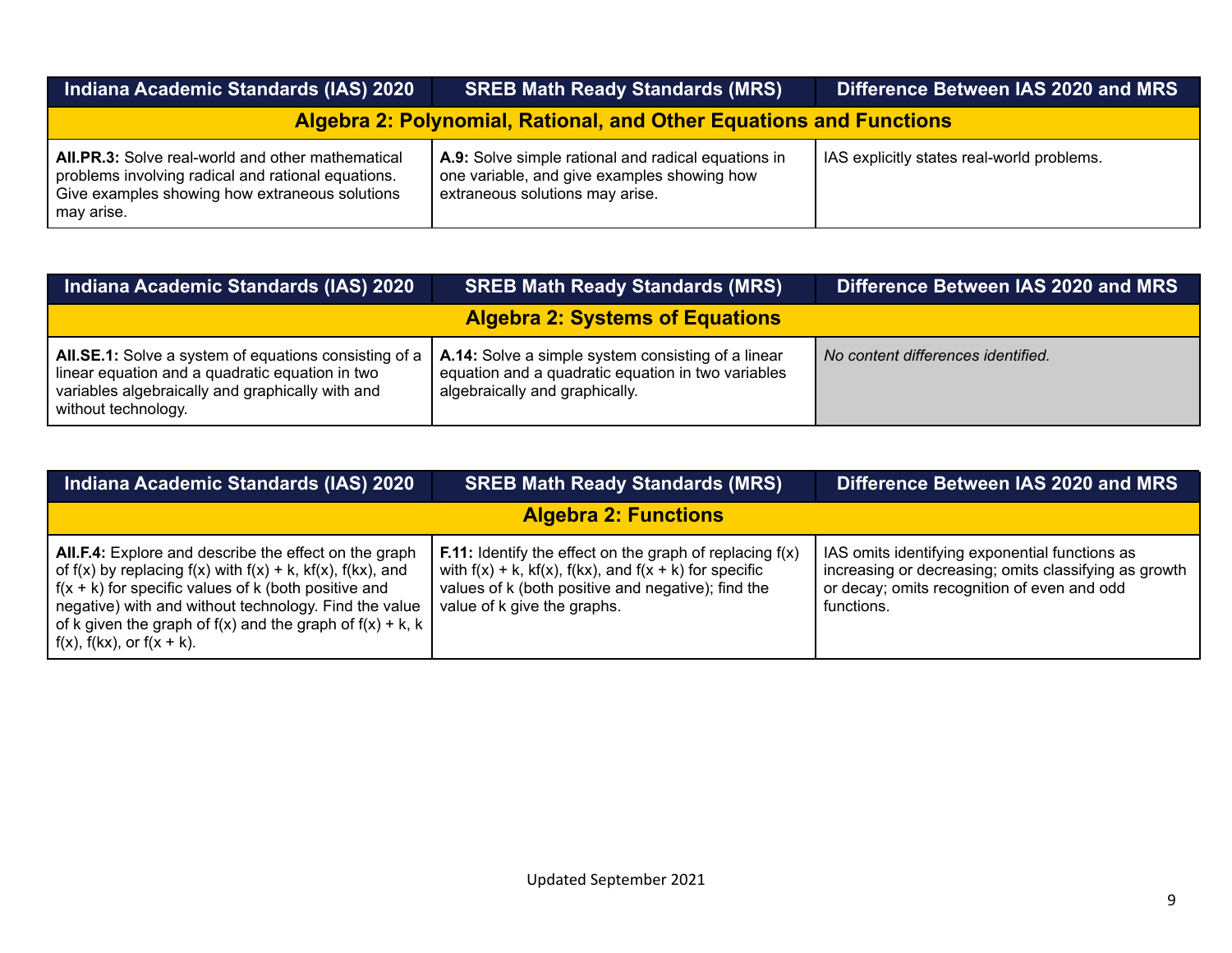| Indiana Academic Standards (IAS) 2020                                                                                                                                                                                                                                     | <b>SREB Math Ready Standards (MRS)</b>                                                                                                                                           | Difference Between IAS 2020 and MRS |  |  |
|---------------------------------------------------------------------------------------------------------------------------------------------------------------------------------------------------------------------------------------------------------------------------|----------------------------------------------------------------------------------------------------------------------------------------------------------------------------------|-------------------------------------|--|--|
| <b>Analytical Algebra 2: Exponential and Logarithmic Functions &amp; Linear Functions and Beyond</b>                                                                                                                                                                      |                                                                                                                                                                                  |                                     |  |  |
| AA.EL.1: Model real world situations involving<br>geometric sequences and understand that they can<br>be defined both recursively and with an explicit<br>formula.<br>AA.LF.1: Model real world situations involving<br>arithmetic sequences and understand that they can | <b>F.10:</b> Write arithmetic and geometric sequences both<br>recursively and with an explicit formula, use them to<br>model situations, and translate between the two<br>forms. | No content differences identified.  |  |  |
| be defined both recursively and with an explicit<br>formula.                                                                                                                                                                                                              |                                                                                                                                                                                  |                                     |  |  |

| Indiana Academic Standards (IAS) 2020                                                                                                                                                                                                                                                                                                                                                                                                        | <b>SREB Math Ready Standards (MRS)</b>                                                                                                                                                                                                                                                                                                                                                                                                                                                          | Difference Between IAS 2020 and MRS          |  |  |
|----------------------------------------------------------------------------------------------------------------------------------------------------------------------------------------------------------------------------------------------------------------------------------------------------------------------------------------------------------------------------------------------------------------------------------------------|-------------------------------------------------------------------------------------------------------------------------------------------------------------------------------------------------------------------------------------------------------------------------------------------------------------------------------------------------------------------------------------------------------------------------------------------------------------------------------------------------|----------------------------------------------|--|--|
| <b>Analytical Algebra 2: Data Analysis, Statistics, and Probability</b>                                                                                                                                                                                                                                                                                                                                                                      |                                                                                                                                                                                                                                                                                                                                                                                                                                                                                                 |                                              |  |  |
| AA.DSP.2: Choose, create, and critique, with<br>technology, mathematical models (linear, quadratic<br>and exponential) for bivariate data sets. Use the<br>models to interpolate and/or extrapolate, to answer<br>questions, and to draw conclusions or make<br>decisions, addressing limitations and long-term<br>ramifications. Recognize when a change in model is<br>needed. Interpret the correlation coefficient for linear<br>models. | F.14: Observe using graphs and tables that a<br>quantity increasing exponentially eventually exceeds<br>a quantity increasing linearly, quadratically, or (more<br>generally) as a polynomial function.                                                                                                                                                                                                                                                                                         | IAS extends to choose, create, and critique. |  |  |
| AA.DSP.3: Read, interpret, and make decisions<br>about data summarized numerically using measures<br>of center and spread, in tables, and in graphical<br>displays (line graphs, bar graphs, scatterplots, and<br>histograms), e.g., explain why the mean may not<br>represent a typical salary; critique a graphical display<br>by recognizing that the choice of scale can distort<br>information.                                         | <b>S.1:</b> Represent data with plots on the real number<br>line (dot plots, histograms and box plots).<br><b>S.2:</b> Use statistics appropriate to the shape of the<br>data distribution to compare center (median, mean)<br>and spread (interquartile range, standard deviation)<br>of two or more different data sets.<br>S.3: Interpret differences in shape, center, and<br>spread in the context of the data sets, accounting for<br>possible effects of extreme data points (outliers). | No content differences identified.           |  |  |